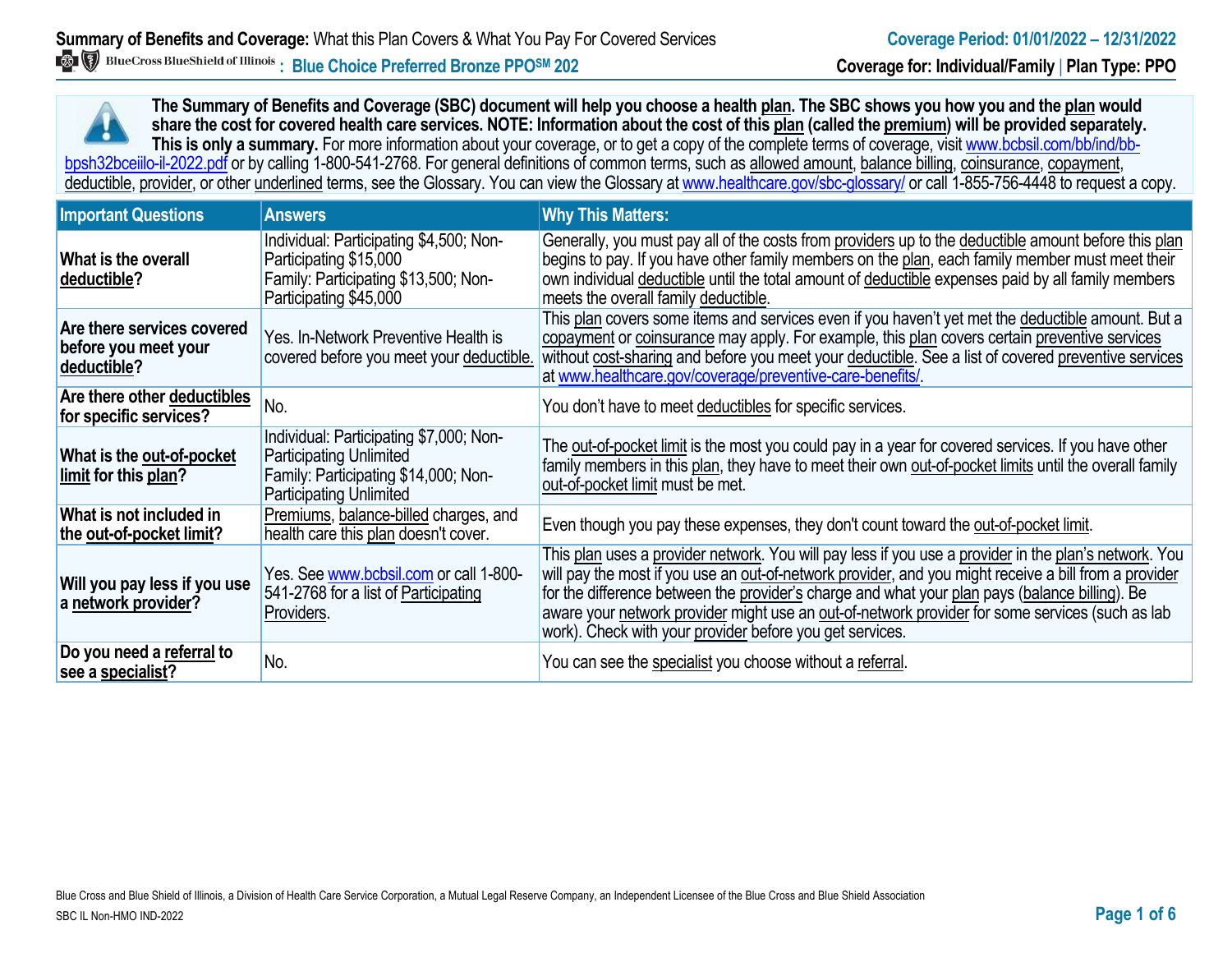

All **copayment** and **coinsurance** costs shown in this chart are after your **deductible** has been met, if a **deductible** applies.

|                                       |                                                                     | <b>What You Will Pay</b>                                               |                                                              |                                                                                                                                                                    |  |
|---------------------------------------|---------------------------------------------------------------------|------------------------------------------------------------------------|--------------------------------------------------------------|--------------------------------------------------------------------------------------------------------------------------------------------------------------------|--|
| <b>Common</b><br><b>Medical Event</b> | <b>Services You May Need</b>                                        | <b>Participating Provider</b><br>(You will pay the least)              | <b>Non-Participating Provider</b><br>(You will pay the most) | <b>Limitations, Exceptions, &amp; Other</b><br><b>Important Information</b>                                                                                        |  |
|                                       | Primary care visit to treat an 40% coinsurance<br>injury or illness |                                                                        | 50% coinsurance                                              | Virtual Visits: 40% coinsurance. See your<br>benefit booklet* for details.                                                                                         |  |
| If you visit a health care            | Specialist visit                                                    | 40% coinsurance                                                        | 50% coinsurance                                              | None                                                                                                                                                               |  |
| provider's office or<br>clinic        | Preventive care/screening/<br>immunization                          | No Charge; deductible does not apply 50% coinsurance                   |                                                              | You may have to pay for services that<br>aren't preventive. Ask your provider if the<br>services needed are preventive. Then<br>check what your plan will pay for. |  |
| If you have a test                    | Diagnostic test (x-ray, blood<br>work)                              | Freestanding Facility: 30%<br>coinsurance<br>Hospital: 40% coinsurance | 50% coinsurance                                              | Preauthorization may be required; see your<br>benefit booklet* for details.                                                                                        |  |
|                                       | Imaging (CT/PET scans,<br>MRI <sub>s</sub> )                        | Freestanding Facility: 30%<br>coinsurance<br>Hospital: 40% coinsurance | 50% coinsurance                                              | Preauthorization may be required; see your<br>benefit booklet* for details.                                                                                        |  |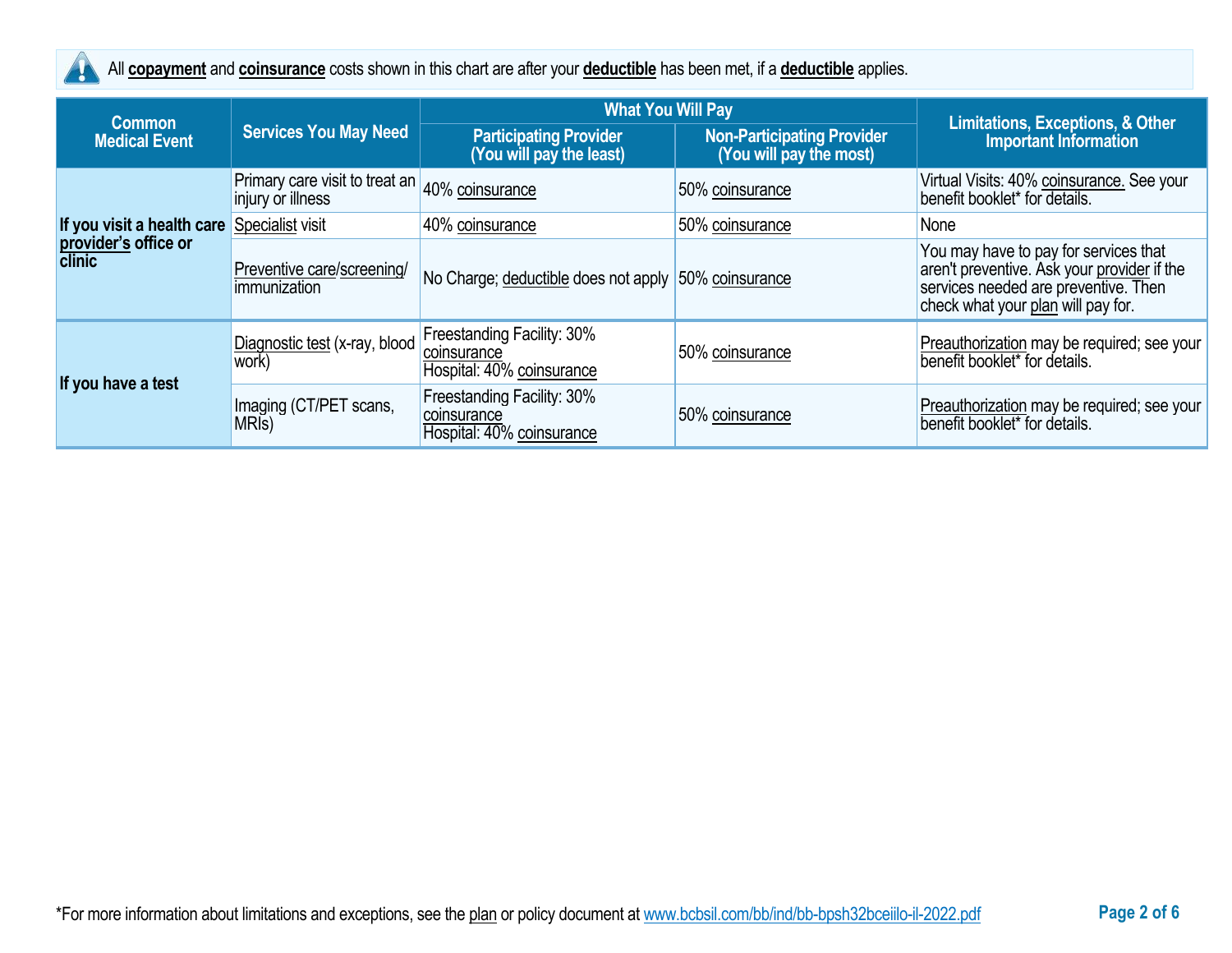| <b>Common</b>                                   |                                                   | <b>What You Will Pay</b>                                                                                    | <b>Limitations, Exceptions, &amp; Other</b>                  |                                                                                                                                                                                                                                                                                                                                         |  |  |
|-------------------------------------------------|---------------------------------------------------|-------------------------------------------------------------------------------------------------------------|--------------------------------------------------------------|-----------------------------------------------------------------------------------------------------------------------------------------------------------------------------------------------------------------------------------------------------------------------------------------------------------------------------------------|--|--|
| <b>Medical Event</b>                            | <b>Services You May Need</b>                      | <b>Participating Provider</b><br>(You will pay the least)                                                   | <b>Non-Participating Provider</b><br>(You will pay the most) |                                                                                                                                                                                                                                                                                                                                         |  |  |
|                                                 | Preferred generic drugs                           | Preferred - 20% coinsurance<br>Non-Preferred - 25% coinsurance                                              | Retail - 25% coinsurance                                     | Limited to a 30-day supply at retail (or a 90-<br>day supply at a network of select retail                                                                                                                                                                                                                                              |  |  |
|                                                 | Non-preferred generic<br>drugs                    | Preferred - 25% coinsurance<br>Non-Preferred - 30% coinsurance                                              | Retail - 30% coinsurance                                     | pharmacies). Up to a 90-day supply at mail<br>order. Specialty drugs limited to a 30-day<br>supply.                                                                                                                                                                                                                                     |  |  |
| If you need drugs to<br>treat your illness or   | Preferred brand drugs                             | Preferred - 30% coinsurance<br>Non-Preferred - 35% coinsurance                                              | Retail - 35% coinsurance                                     | Payment of the difference between the cost<br>of a brand name drug and a generic may                                                                                                                                                                                                                                                    |  |  |
| condition                                       | Non-preferred brand drugs                         | Preferred - 35% coinsurance<br>Non-Preferred - 40% coinsurance                                              | Retail - 40% coinsurance                                     | also be required if a generic drug is<br>available.<br>All Out-of-Network prescriptions are subject                                                                                                                                                                                                                                     |  |  |
| More information about<br>prescription drug     | Preferred specialty drugs                         | 45% coinsurance                                                                                             | 45% coinsurance                                              | to a 50% additional charge after the                                                                                                                                                                                                                                                                                                    |  |  |
| coverage is available at<br>www.bcbsil.com/rx22 | Non-preferred specialty<br><u>drugs</u>           | 50% coinsurance                                                                                             | 50% coinsurance                                              | applicable copayment/coinsurance.<br>Additional charge will not apply to any<br>deductible or out-of-pocket amounts.<br>The amount you may pay per 30-day<br>supply of a covered insulin drug, regardless<br>of quantity or type, shall not exceed \$100,<br>when obtained from a Preferred<br>Participating or Participating Pharmacy. |  |  |
| If you have outpatient<br>surgery               | Facility fee (e.g.,<br>ambulatory surgery center) | Freestanding Facility: \$600/visit plus<br>30% coinsurance<br>Hospital: \$600/visit plus 40%<br>coinsurance | \$2,000/visit plus 50% coinsurance                           | Preauthorization may be required.<br>For Outpatient Infusion Therapy, see your<br>benefit booklet* for details.                                                                                                                                                                                                                         |  |  |
|                                                 | Physician/surgeon fees                            | \$200/visit plus 40% coinsurance<br>50% coinsurance                                                         |                                                              |                                                                                                                                                                                                                                                                                                                                         |  |  |
|                                                 | Emergency room care                               | \$1,000/visit plus 40% coinsurance                                                                          | \$1,000/visit plus 40% coinsurance                           | Per occurrence copayment waived upon<br>inpatient admission.                                                                                                                                                                                                                                                                            |  |  |
| If you need immediate<br>medical attention      | <b>Emergency medical</b><br>transportation        | 40% coinsurance                                                                                             | 40% coinsurance                                              | Preauthorization may be required for non-<br>emergency transportation; see your benefit<br>booklet* for details.                                                                                                                                                                                                                        |  |  |
|                                                 | Urgent care                                       | 40% coinsurance                                                                                             | 50% coinsurance                                              | None                                                                                                                                                                                                                                                                                                                                    |  |  |
| If you have a hospital<br>stay                  | Facility fee (e.g., hospital<br>room)             | \$850/visit plus 40% coinsurance                                                                            | \$2,000/visit plus 50% coinsurance                           | Preauthorization required. Preauthorization<br>penalty: \$1,000 or 50% of the eligible<br>charge In-Network, \$500 Out-of-Network.<br>See your benefit booklet* for details.                                                                                                                                                            |  |  |
|                                                 | Physician/surgeon fees<br>40% coinsurance         |                                                                                                             | 50% coinsurance                                              | Preauthorization required.                                                                                                                                                                                                                                                                                                              |  |  |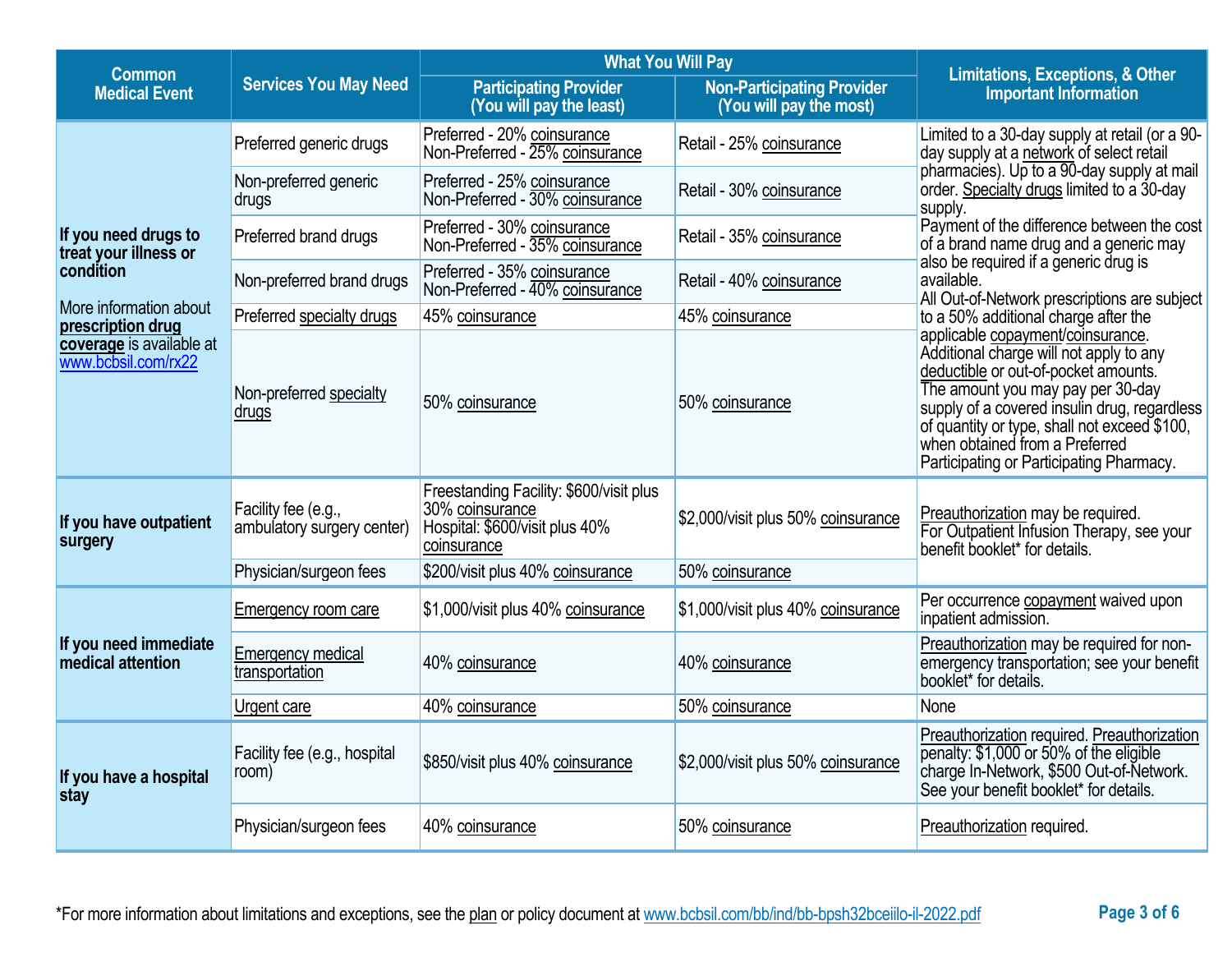| <b>Common</b>                                                    |                                              | <b>What You Will Pay</b>                                                               | <b>Limitations, Exceptions, &amp; Other</b>                           |                                                                                                                                                                                                                                                            |  |
|------------------------------------------------------------------|----------------------------------------------|----------------------------------------------------------------------------------------|-----------------------------------------------------------------------|------------------------------------------------------------------------------------------------------------------------------------------------------------------------------------------------------------------------------------------------------------|--|
| <b>Medical Event</b>                                             | <b>Services You May Need</b>                 | <b>Participating Provider</b><br>(You will pay the least)                              | <b>Non-Participating Provider</b><br>(You will pay the most)          | <b>Important Information</b>                                                                                                                                                                                                                               |  |
| If you need mental<br>health, behavioral<br>health, or substance | <b>Outpatient services</b>                   | 40% coinsurance for office visits; 30%<br>coinsurance for other outpatient<br>services | 50% coinsurance                                                       | Preauthorization may be required; see your<br>benefit booklet* for details.                                                                                                                                                                                |  |
| abuse services                                                   | Inpatient services                           | \$850/visit plus 40% coinsurance                                                       | \$2,000/visit plus 50% coinsurance                                    | Preauthorization required.                                                                                                                                                                                                                                 |  |
|                                                                  | Office visits                                | 40% coinsurance                                                                        | 50% coinsurance                                                       | Cost sharing does not apply for certain                                                                                                                                                                                                                    |  |
| If you are pregnant                                              | Childbirth/delivery<br>professional services | 40% coinsurance                                                                        | 50% coinsurance                                                       | preventive services. Depending on the type<br>of services, deductible or coinsurance may<br>apply. Maternity care may include tests and                                                                                                                    |  |
|                                                                  | Childbirth/delivery facility<br>services     | \$850/visit plus 40% coinsurance                                                       | \$2,000/visit plus 50% coinsurance                                    | services described elsewhere in the SBC<br>(i.e., ultrasound).                                                                                                                                                                                             |  |
|                                                                  | Home health care                             | 40% coinsurance                                                                        | 50% coinsurance                                                       | Preauthorization may be required.                                                                                                                                                                                                                          |  |
| If you need help                                                 | <b>Rehabilitation services</b>               | 40% coinsurance                                                                        | 50% coinsurance                                                       | Preauthorization may be required.                                                                                                                                                                                                                          |  |
| recovering or have                                               | <b>Habilitation services</b>                 | 40% coinsurance                                                                        | 50% coinsurance                                                       |                                                                                                                                                                                                                                                            |  |
| other special health<br>needs                                    | Skilled nursing care                         | 40% coinsurance                                                                        | 50% coinsurance                                                       | Preauthorization may be required.                                                                                                                                                                                                                          |  |
|                                                                  | Durable medical equipment                    | 40% coinsurance                                                                        | 50% coinsurance                                                       | Preauthorization may be required.                                                                                                                                                                                                                          |  |
|                                                                  | Hospice services                             | 40% coinsurance                                                                        | 50% coinsurance                                                       | Preauthorization may be required.                                                                                                                                                                                                                          |  |
|                                                                  | Children's eye exam                          | No Charge; deductible does not apply                                                   | Up to a \$30 reimbursement is<br>available; deductible does not apply | One visit per year. Out-of-Network<br>reimbursement will not exceed the retail<br>cost. See your benefit booklet* (Pediatric<br>Vision Care Benefits) for details.                                                                                         |  |
| If your child needs<br>dental or eye care                        | Children's glasses                           | No Charge after deductible                                                             | Up to a \$75 reimbursement is<br>available                            | One pair of glasses per year up to age 19.<br>Reimbursement for frames, lenses and lens<br>options purchased Out-of-Network is<br>available (not to exceed the retail cost). See<br>your benefit booklet* (Pediatric Vision Care<br>Benefits) for details. |  |
|                                                                  | Children's dental check-up                   | Not Covered                                                                            | Not Covered                                                           | None                                                                                                                                                                                                                                                       |  |

# **Excluded Services & Other Covered Services:**

| Services Your Plan Generally Does NOT Cover (Check your policy or plan document for more information and a list of any other excluded services.) |  |                                                    |  |                      |
|--------------------------------------------------------------------------------------------------------------------------------------------------|--|----------------------------------------------------|--|----------------------|
| Acupuncture                                                                                                                                      |  | Long-term care                                     |  | Routine eve care     |
| Dental care (Adult)                                                                                                                              |  | Non-emergency care when traveling outside the U.S. |  | Weight loss programs |

\*For more information about limitations and exceptions, see the plan or policy document at www.bcbsil.com/bb/ind/bb-bpsh32bceiilo-il-2022.pdf **Page 4 of 6**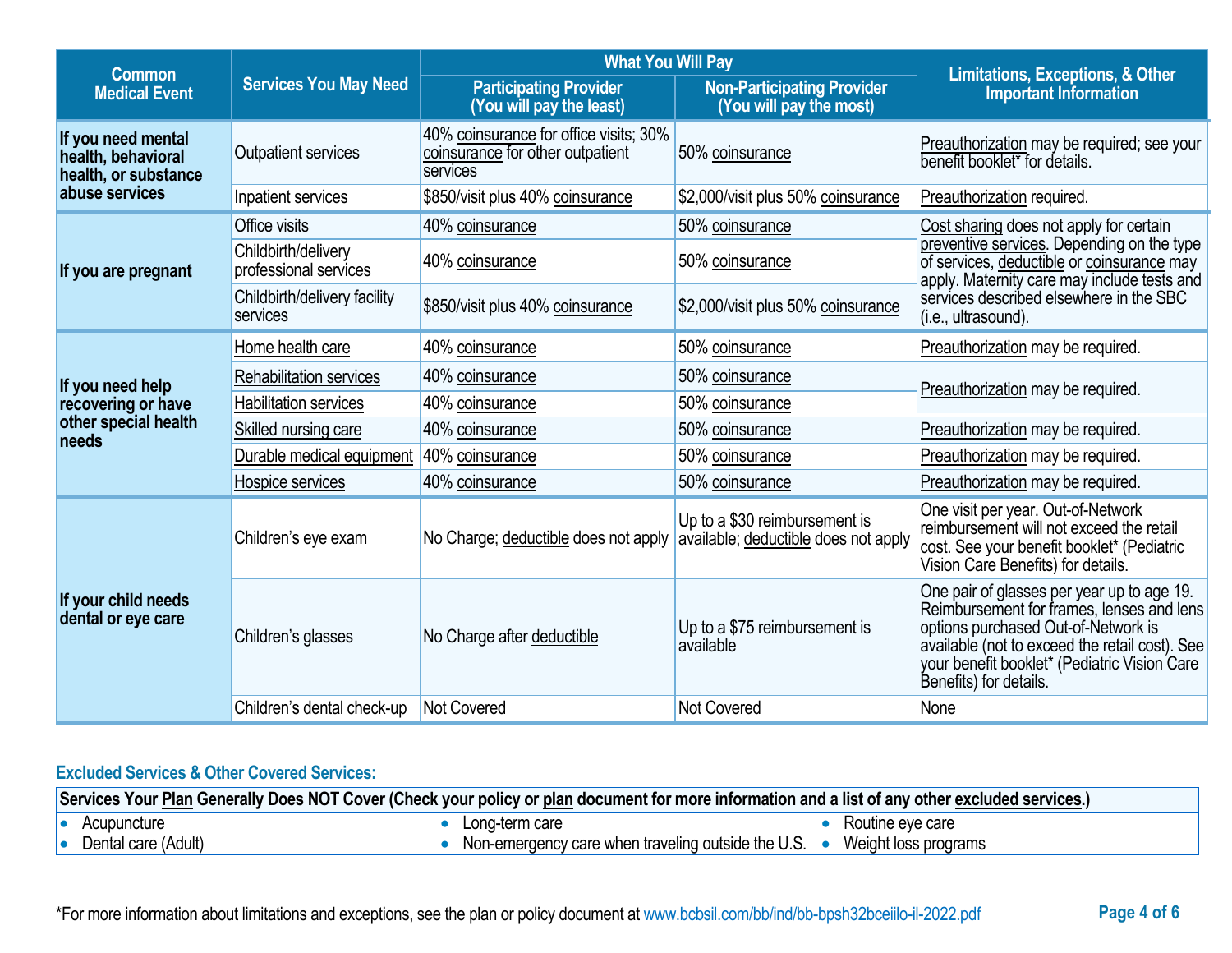| Other Covered Services (Limitations may apply to these services. This isn't a complete list. Please see your plan document.)                         |  |                                                                                                                                                                                                                                                                                                                                                   |  |                                                                                                                                                                  |
|------------------------------------------------------------------------------------------------------------------------------------------------------|--|---------------------------------------------------------------------------------------------------------------------------------------------------------------------------------------------------------------------------------------------------------------------------------------------------------------------------------------------------|--|------------------------------------------------------------------------------------------------------------------------------------------------------------------|
| Abortion care<br><b>Bariatric surgery</b><br>Chiropractic care (Chiropractic and Osteopathic<br>manipulation limited to 25 visits per calendar year) |  | Cosmetic surgery (only for the correction of congenital •<br>deformities or conditions resulting from accidental<br>injuries, scars, tumors, or diseases)<br>Hearing aids (for children 1 per ear every 24 months,<br>for adults up to \$2,500 per ear every 24 months)<br>Infertility treatment (covered for 4 procedures per<br>benefit period) |  | Private-duty nursing (with the exception of inpatient<br>private duty nursing)<br>Routine foot care (due to systemic disease and in<br>connection with diabetes) |

Your Rights to Continue Coverage: There are agencies that can help if you want to continue your coverage after it ends. The contact information for those agencies is: the plan at 1-800-541-2768. You may also contact your state insurance department at 1-877-527-9431. Other coverage options may be available to you, too, including buying individual insurance coverage through the Health Insurance Marketplace. For more information about the Marketplace, visi[t www.HealthCare.gov](http://www.healthcare.gov/) or call 1-800-318-2596.

Your Grievance and Appeals Rights: There are agencies that can help if you have a complaint against your plan for a denial of a claim. This complaint is called a grievance or appeal. For more information about your rights, look at the explanation of benefits you will receive for that medical claim. Your plan documents also provide complete information on how to submit a claim, appeal, or a grievance for any reason to your plan. For more information about your rights, this notice, or assistance, contact: Blue Cross and Blue Shield of Illinois at 1-800-541-2768 or visit [www.bcbsil.com,](http://www.bcbsil.com/) or contact the U.S. Department of Labor's Employee Benefits Security Administration at 1866-444-EBSA (3272) or visit [www.dol.gov/ebsa/healthreform.](http://www.dol.gov/ebsa/healthreform) Additionally, a consumer assistance program can help you file your appeal. Contact the Illinois Department of Insurance at (877) 527-9431 or visi[t http://insurance.illinois.gov.](http://insurance.illinois.gov/)

### **Does this plan provide Minimum Essential Coverage? Yes**

Minimum Essential Coverage generally includes plans, health insurance available through the Marketplace or other individual market policies, Medicare, Medicaid, CHIP, TRICARE, and certain other coverage. If you are eligible for certain types of Minimum Essential Coverage, you may not be eligible for the premium tax credit.

#### **Does this plan meet the Minimum Value Standards? Not Applicable**

If your plan doesn't meet the Minimum Value Standards, you may be eligible for a premium tax credit to help you pay for a plan through the Marketplace.

#### **Language Access Services:**

Spanish (Español): Para obtener asistencia en Español, llame al 1-800-541-2768. Tagalog (Tagalog): Kung kailangan ninyo ang tulong sa Tagalog tumawag sa 1-800-541-2768. Chinese (中文): 如果需要中文的帮助,请拨打这个号码 1-800-541-2768. Navajo (Dine): Dinek'ehgo shika at'ohwol ninisingo, kwiijigo holne' 1-800-541-2768.

*To see examples of how this plan might cover costs for a sample medical situation, see the next section.*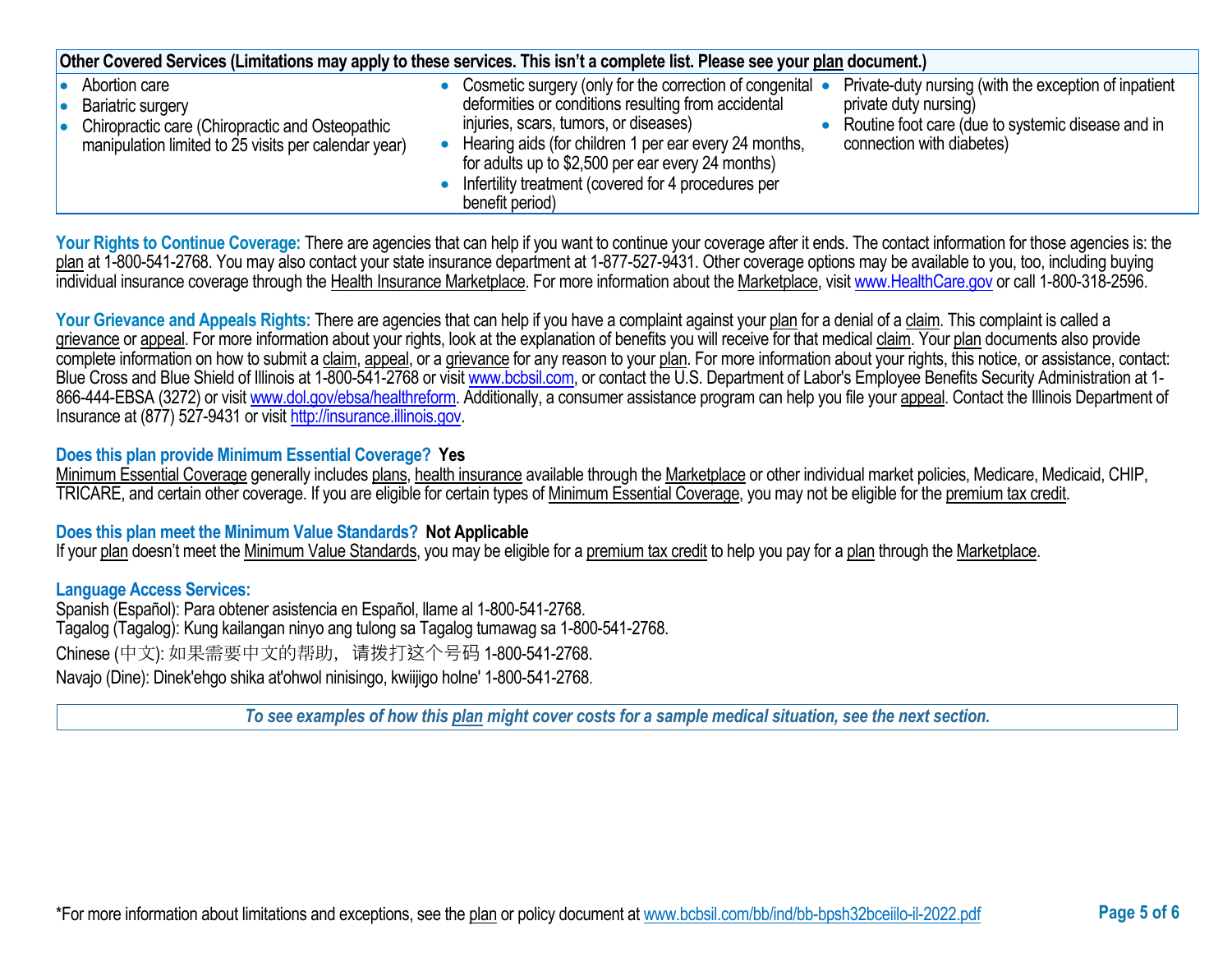### **About these Coverage Examples:**



**This is not a cost estimator.** Treatments shown are just examples of how this plan might cover medical care. Your actual costs will be different depending on the actual care you receive, the prices your providers charge, and many other factors. Focus on the cost-sharing amounts (deductibles, copayments and coinsurance) and excluded services under the plan. Use this information to compare the portion of costs you might pay under different health plans. Please note these coverage examples are based on self-only coverage.

# **Peg is Having a Baby** (9 months of in-network pre-natal care and a hospital delivery)

| ■ The plan's overall deductible   | \$4,500   |
|-----------------------------------|-----------|
| ■ Specialist coinsurance          | 40%       |
| ■ Hospital (facility) copay/coins | \$850+40% |
| Other coinsurance                 | 40%       |

## **This EXAMPLE event includes services like:**

Specialist office visits (*prenatal care)* Childbirth/Delivery Professional Services Childbirth/Delivery Facility Services Diagnostic tests (*ultrasounds and blood work)* Specialist visit *(anesthesia)* 

# **Total Example Cost \$12,700**

### **In this example, Peg would pay:**

| <b>Cost Sharing</b>        |         |
|----------------------------|---------|
| Deductibles                | \$4,500 |
| Copayments                 | \$900   |
| Coinsurance                | \$1,700 |
| What isn't covered         |         |
| Limits or exclusions       | \$60    |
| The total Peg would pay is | \$7,060 |

# **Managing Joe's Type 2 Diabetes** (a year of routine in-network care of a wellcontrolled condition)

| ■ The plan's overall deductible   | \$4,500   |
|-----------------------------------|-----------|
| ■ Specialist coinsurance          | 40%       |
| ■ Hospital (facility) copay/coins | \$850+40% |
| Other coinsurance                 | 40%       |

### **This EXAMPLE event includes services like:**

Primary care physician office visits (*including disease education)* Diagnostic tests *(blood work)* Prescription drugs Durable medical equipment *(glucose meter)* 

## **Total Example Cost \$5,600**

### **In this example, Joe would pay:**

| Cost Sharing               |         |
|----------------------------|---------|
| Deductibles                | \$4,500 |
| Copayments                 | \$0     |
| Coinsurance                | \$300   |
| What isn't covered         |         |
| Limits or exclusions       | \$20    |
| The total Joe would pay is | \$4,820 |

# **Mia's Simple Fracture** (in-network emergency room visit and follow up care)

| The plan's overall deductible     | \$4,500   |
|-----------------------------------|-----------|
| Specialist coinsurance            | 40%       |
| ■ Hospital (facility) copay/coins | \$850+40% |
| Other coinsurance                 | 40%       |

#### **This EXAMPLE event includes services like:**

Emergency room care *(including medical supplies)* Diagnostic test *(x-ray)* Durable medical equipment *(crutches)* Rehabilitation services *(physical therapy)*

| <b>Total Example Cost</b> | \$2,800 |
|---------------------------|---------|
|---------------------------|---------|

#### **In this example, Mia would pay:**

| <b>Cost Sharing</b>        |         |  |
|----------------------------|---------|--|
| Deductibles                | \$2,400 |  |
| Copayments                 | \$400   |  |
| Coinsurance                | \$0     |  |
| What isn't covered         |         |  |
| Limits or exclusions       | \$0     |  |
| The total Mia would pay is | \$2,800 |  |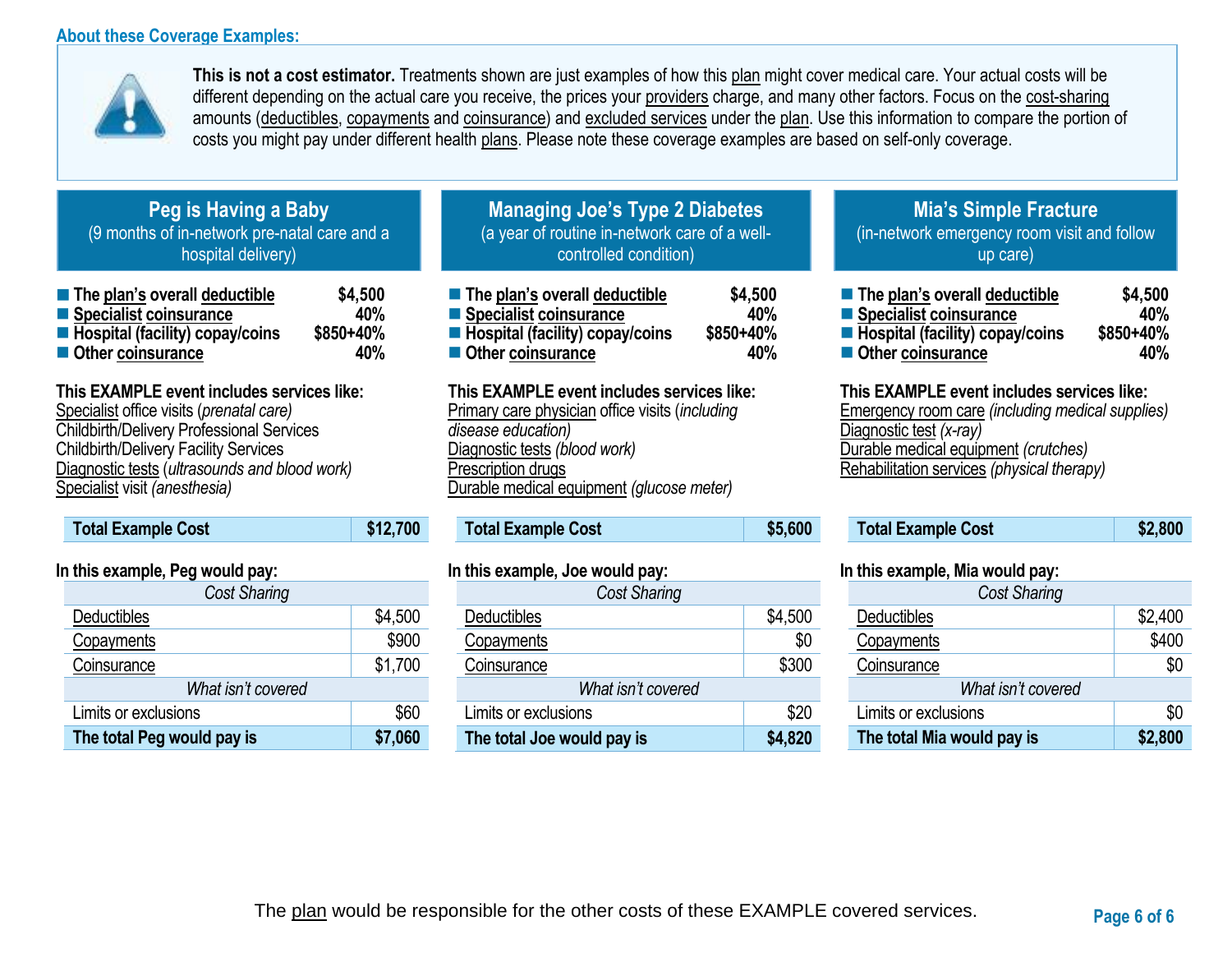

### Health care coverage is important for everyone.

We provide free communication aids and services for anyone with a disability or who needs language assistance.<br>We do not discriminate on the basis of race, color, national origin, sex, gender identity, age, sexual orientat health status or disability.

To receive language or communication assistance free of charge, please call us at 855-710-6984.

If you believe we have failed to provide a service, or think we have discriminated in another way, contact us to file a grievance.

| Office of Civil Rights Coordinator<br>300 E. Randolph St.<br>35th Floor<br>Chicago, Illinois 60601                          | Phone:<br>TTY/TDD:<br>Fax:<br>Email: | 855-664-7270 (voicemail)<br>855-661-6965<br>855-661-6960<br>CivilRightsCoordinator@hcsc.net                                                                        |
|-----------------------------------------------------------------------------------------------------------------------------|--------------------------------------|--------------------------------------------------------------------------------------------------------------------------------------------------------------------|
| You may file a civil rights complaint with the U.S. Department of Health and Human Services, Office for Civil Rights, at:   |                                      |                                                                                                                                                                    |
| U.S. Dept. of Health & Human Services<br>200 Independence Avenue SW<br>Room 509F, HHH Building 1019<br>Washington, DC 20201 | Phone:<br>TTY/TDD:                   | 800-368-1019<br>800-537-7697<br>Complaint Portal: https://ocrportal.hhs.gov/ocr/portal/lobby.jsf<br>Complaint Forms: http://www.hhs.gov/ocr/office/file/index.html |